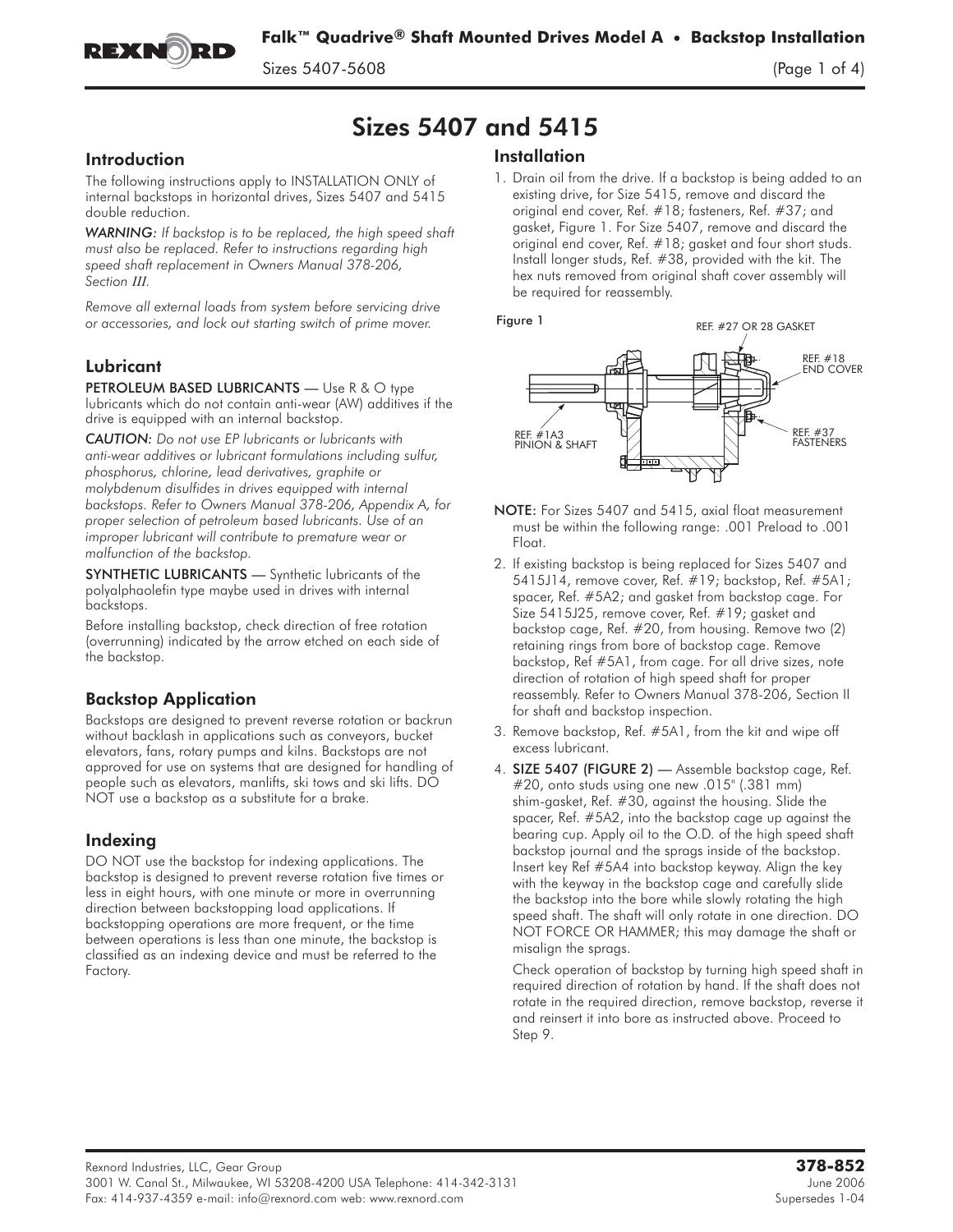

- 5. SIZE 5415 Install dowel into cage.
- 6. SIZE 5415J14 (FIGURE 3) Apply oil to the O.D. of the high speed shaft backstop journal and the sprags inside of the backstop. Insert key, Ref #5A4, into backstop keyway. Align the key with the keyway in the backstop cage and carefully slide the backstop into cage, allowing the backstop to protrude 0.25" (6.4 mm). Coat spacer with grease to assist in holding the spacer against the backstop for assembly and slide into housing side of cage. This spacer will fit between bearing cup and backstop.





7. SIZE 5415J25 (FIGURE 4) — Install one (1) retaining ring in groove on backstop. Apply oil to the O.D. of the high speed shaft backstop journal and the sprags inside of the backstop. Insert key, Ref #5A4, into backstop keyway. Align the key with the keyway in the backstop cage and carefully slide the backstop into cage. Install second retaining ring on backstop to hold it in the cage.

 $\left( \frac{2}{3}, \frac{2}{3}, \frac{2}{3}, \frac{2}{3} \right)$ 

8. SIZE 5415 (ALL TYPES) — Place one new .015" (.381 mm) shim-gasket, Ref. #30, against housing. **NOTE:** Position gaskets, Ref. #30 and spacer, Ref. #5A2, so that the drain back hole is open. Blocking the drain back hole will not allow oil to lubricate backstop sufficiently and could lead to premature wear, resulting in backstop or drive failure. Carefully install the backstop/cage assembly on the oiled shaft extension while slowly rotating the high speed shaft. The shaft will only rotate in one direction.

**REXNORD** 

DO NOT FORCE OR HAMMER; this may damage the shaft or misalign the sprags.

Check operation of backstop by turning high speed shaft in required direction of rotation by hand. If the shaft does not rotate in the required direction, remove backstop, reverse it and reinstall as instructed in preceding steps.

9. Rotate high speed shaft in the required direction of rotation and then reverse the rotation to lock up the backstop. Observe the position of the sprags. All Sprags must be engaged and lay in the same relative position around the shaft. If the sprags are not uniformly positioned, lightly tap the backstop cage to centralize all the sprags around the shaft and cage. If sprags cannot be uniformly positioned in this manner, remove the backstop and run a finger around the sprags in the overrunning direction. Reinstall backstop as instructed in the preceding steps.

Check the position of the sprags several times by overrunning and locking the sprags. If all sprags move uniformly, hold the backstop in the locked position and proceed to the next assembly step.

- 10. Install backstop cover, shim-gasket and fasteners, Ref. #19, 29 & 38. NOTE**:** Position gaskets, Ref. #30, and spacer, Ref. #5A2, so that the drain back hole is open. Blocking the drain back hole will not allow oil to lubricate backstop sufficiently and could lead to premature wear, resulting in backstop or drive failure. Cross-tighten fasteners to 70 lb-ft (95 Nm) for Size 5407, and 28 lb-ft (38 Nm) for Size 5415.
- 11. Clean housing surface for rotation and warning labels. Affix the rotation indicator next to high speed shaft extension to indicate the free direction of rotation, Figure 5. Fill drive to oil level specified in Owners Manual 378-206, Section I, with oil specified in Appendix A. Check motor for correct rotation before completing connection to drive.

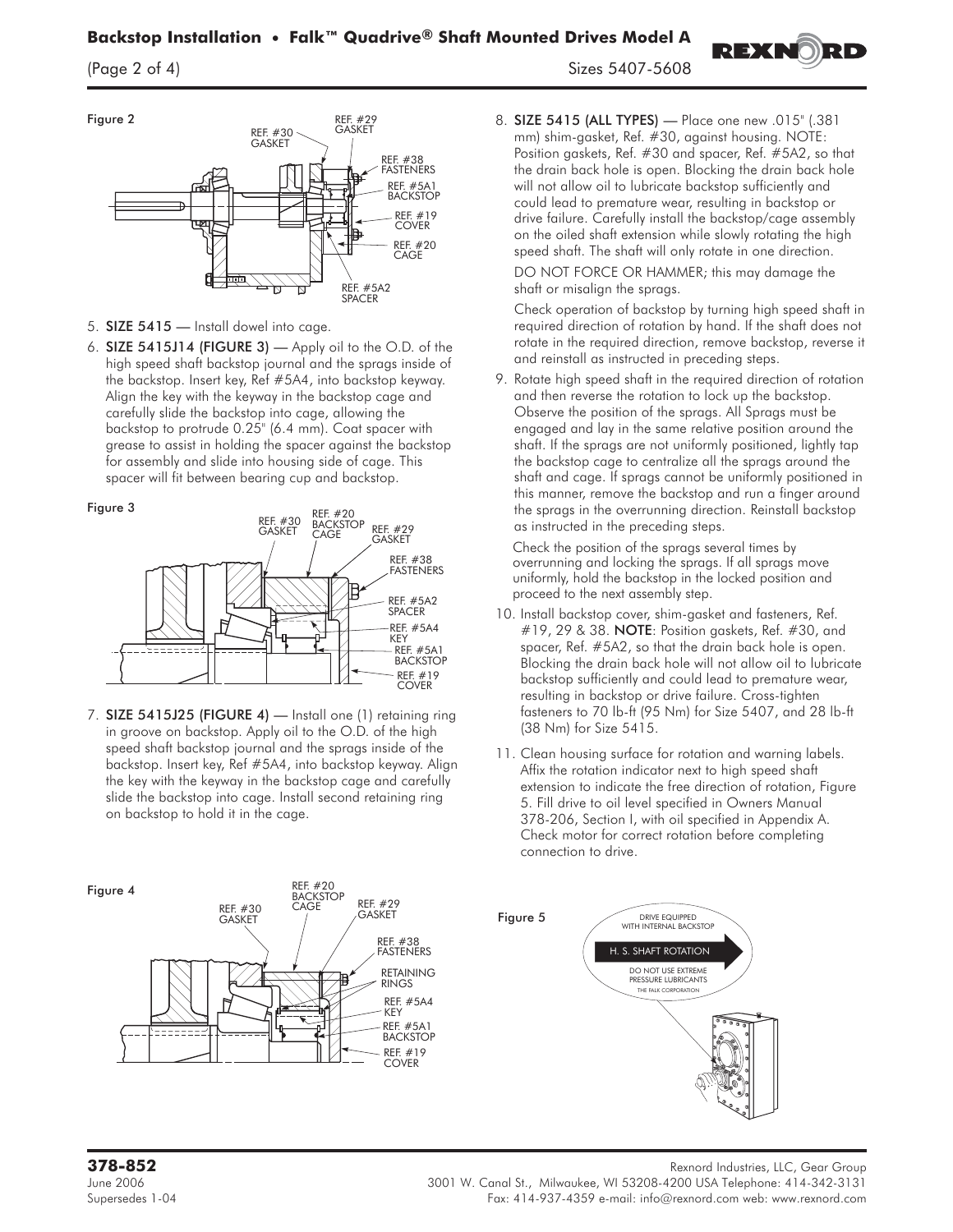![](_page_2_Picture_0.jpeg)

# Backstop Installation — Sizes 5507 & 5608

### **Introduction**

The following instructions apply to INSTALLATION ONLY of self-contained, sprag type backstop, externally mounted on the high speed shaft of a horizontally mounted Sizes 5507 and 5608 double reduction drives. This backstop is sold only as an accessory for new or existing Rexnord drives. Do not use for any other application without written approval from Rexnord.

Backstops must not be dismantled or repaired. Backstops are nonserviceable components. Replace damaged backstops with new backstops from Rexnord.

Remove all external loads from system before servicing drive or accessories and lock out starting switch of prime mover.

# Backstop Application

Backstops are designed to prevent reverse rotation or backrun without backlash in applications such as conveyors, bucket elevators, fans, rotary pumps and kilns. Backstops are not approved for use on systems that are designed for handling of people such as elevators, manlifts, ski tows and ski lifts. DO NOT use a backstop as a substitute for a brake.

# Indexing

DO NOT use the backstop for indexing applications. The backstop is designed to prevent reverse rotation five times or less in eight hours, with one minute or more in overrunning direction between backstopping load applications. If backstopping operations are more frequent, or the time between operations is less than one minute, the backstop is classified as an indexing device and must be referred to the Factory.

*WARNING: The backstop and normal associated equipment (shaft, pulleys, etc.) involve moving parts; therefore, consult local, state, OSHA and ANSI safety codes for proper guarding of rotating members and possible pinch points.*

*If Backstop slippage occurs, DO NOT operate. Install a new backstop before resuming operation.*

#### Lubricant (Grease – Backstops P/N 2924040 & 2924041)

NOTE: Unless specified otherwise, the backstop is furnished filled with grease suitable for operation in an ambient temperature range of -20 $^{\circ}$ F to  $+125^{\circ}$ F (-29 $^{\circ}$ C to  $+52^{\circ}$ C).

Consult Rexnord for lubrication recommendations when ambient temperatures are higher than 125ºF (52ºC), or when drives are operating in extremely humid, chemical, or dust laden atmospheres.

*CAUTION: Do not use greases with molybdenum disulfide or other EP additives in external backstops. Use of an improper grease will contribute to premature wear or malfunction of the backstop.*

Relubricate the backstop every 3 months (2 weeks in severe operating conditions). To relubricate, select and clean one grease fitting and pump grease into the backstop until fresh grease appears at both seals. Refer to manufacturer's service manual (supplied with drive) for detailed maintenance instructions and recommended lubricants.

# Lubricant (Synthetic Oil – Backstops P/N 2921858 and 2921859)

*WARNING: Air vent must be installed before operating drive.* NOTE: Unless specified otherwise, the backstop is furnished filled with synthetic oil suitable for operation in an ambient temperature range of -55°F to  $+120$ °F (-48°C to  $+49$ °C).

Consult Rexnord for lubrication recommendations when ambient temperatures are higher than 120°F(49°C), or when drives are operating in extremely humid, chemical, or dust laden atmospheres.

*CAUTION: Do not use lubricant with molybdenum disulfide or other EP additives in external backstops. Use of an improper lubricant will contribute to premature wear or malfunction of the backstop.*

*Relubricate the backstop every 6 months. Refer to manufacturer's service manual (supplied with drive) for detailed maintenance instructions and recommended lubricants.*

# **Installation**

1. Clean the backstop bore and the shaft on which the backstop will be mounted. Remove and clean shaft key and set aside.

*CAUTION: Refer to direction of rotation arrow on backstop. Before installation, make certain that the direction of rotation is correct. Check backstop size on nameplate and make certain it is correct.*

- 2. Attach anchor bracket, Ref. #67, to housing using fasteners provided with kit, Figure 6. Tighten fasteners to 245 lb-ft (332 Nm).
- 3. Secure backstop, Ref. #5A1, to torque arm, Ref. #68, using fasteners provided with kit, Figure 6. Tighten fasteners to 18 lb-ft (24 Nm). Note: Backstop will fit inside counterbore of torque arm.

![](_page_2_Figure_31.jpeg)

![](_page_2_Figure_32.jpeg)